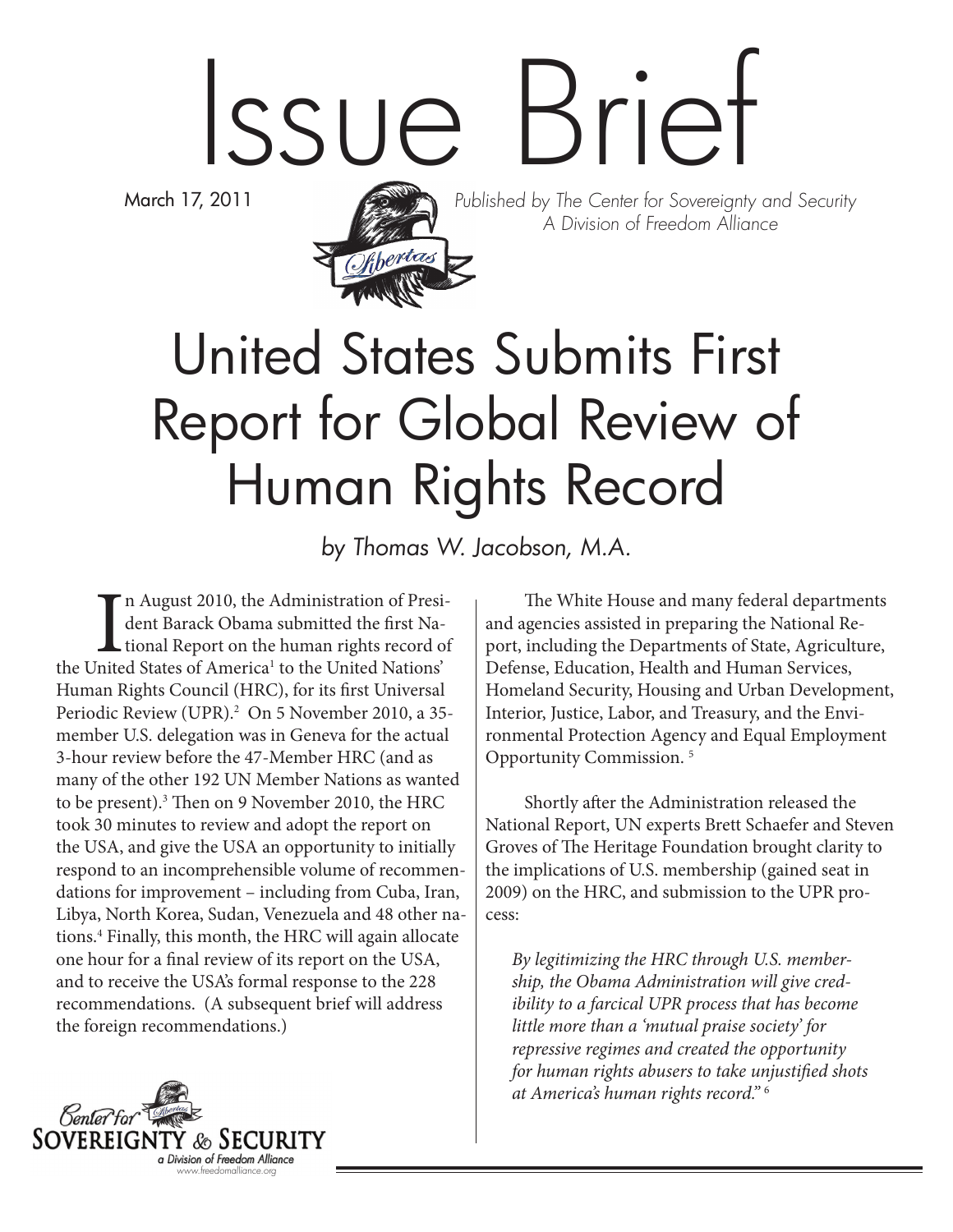#### **Displacement of True Foundations for Unalienable Rights and USA**

The 2010 United States' National Report begins by declaring that our nation was founded on the "universal values shared the world over—that all are created equal and endowed with inalienable rights." (The world would be a much better place if inalienable rights were indeed universally respected.) Near the end, the Administration clarified its view: "The fundamental truth which grounds the principles of government enshrined in our Constitution—that each person is created with equal value from which flows inalienable rights—is not an exclusively American truth; it is a universal one." 7 This is close to the truth, but don't miss what is deliberately missing: the Source and vital meaning of the original words, and the moral basis for claiming any rights as inalienable.

The Founding Fathers actually said in The Declaration of Independence (par. 2): "We hold these Truths (not "values") to be self-evident, that all Men (a term that from creation has meant mankind, male and female) are created equal, that they are endowed by their Creator with certain unalienable rights." They boldly recognized the true Source of inalienable rights. In the first paragraph of the Declaration, before asserting the pre-existence of unalienable rights, they cited the moral foundation for those rights: "the Laws of Nature and of Nature's God." If the Creator and the Laws of Nature's God are disregarded as the source by which "unalienable rights" are endowed and defined, then governments and the international community can decide to include any type of behavior or activity, right or wrong, moral or immoral, within their scope of "universal values" or "human rights," even attempting to redefine "inalienable rights."

### **Why the Obama Administration submitted the USA to the UPR process**

The Report harkens back to "Our Founders, who proclaimed their ambition 'to form a more perfect Union,'" and oddly views USA submission to the UPR process as a means to "usher us toward a more perfect world." The hope of the Obama Administration is

that "this UPR process will help us to strengthen our own system of human rights protections and encourage others to strengthen their commitments to human rights." 8 They further said,

*(T)he ultimate objective of the UPR process, and of the UN Human Rights Council, is to enhance the protections for and enjoyment of human rights. Our participation signifies our commitment to that end, and we hope to contribute to it by sharing how we have made and will continue to make progress toward it. Some may say that by participating we acknowledge commonality with states that systematically abuse human rights. We do not.*<sup>9</sup>

So subjecting our human rights record to China, Cuba, Libya, Russia, Saudi Arabia and other HRC member nations with abysmal human rights records is not "commonality with" such nations, and they are going to help us "strengthen our own system of human rights protections"?

John Bolton was the U.S. Ambassador to the United Nations when the General Assembly approved the creation of the HRC and UPR process. After release of the Report, he said on Fox News that the UPR process was one of the reasons the U.S. decided not to support the HRC.<sup>10</sup>

# **Positive Elements of the Report**

- Affirmation that securing freedom "under a government that would respect and protect human rights was the fundamental motivation of our country's Founders" (but here did not mention religious freedom as the primary motivator, as evident in founding documents of the States and the First Amendment to the U.S. Constitution).<sup>11</sup>
- Reasonably accurate description of our U.S. Constitution, Bill of Rights, and the 13th-15th Amendments as foundational in protecting human

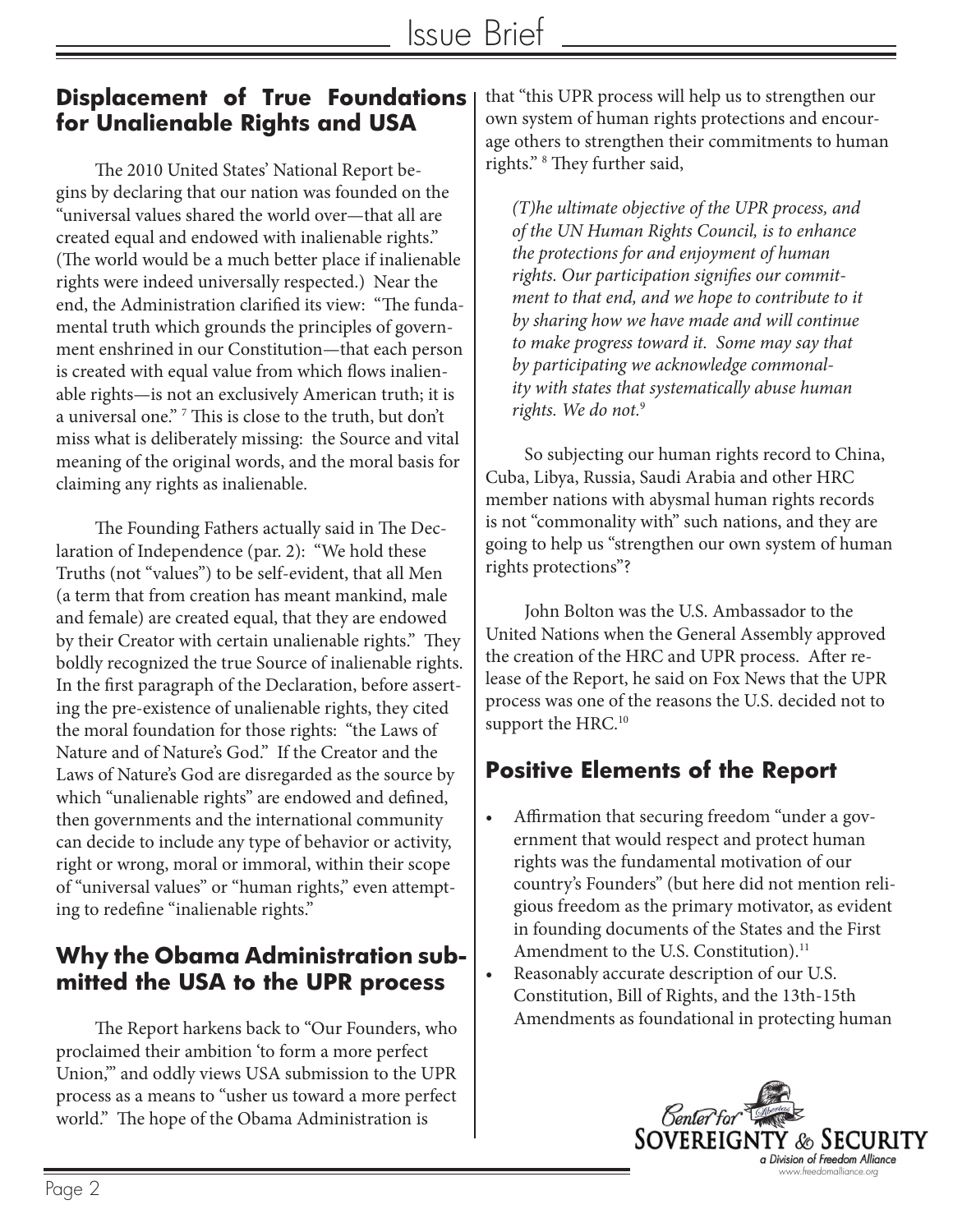rights.12

- The successful efforts to end slavery and discrimination against African Americans, and ensure to them the right to vote.<sup>13</sup>
- Description of current efforts to combat human trafficking and help victims.14

#### **Ignorant or Socialistic Elements of the Report**

- The introductory paragraphs to Section III, "A commitment to freedom, equality, and dignity," start by quoting the Universal Declaration of Human Rights, and end with our Constitution, as if the UDHR (1948) preceded, rather than followed the U.S. Constitution (1788) by 160 years.<sup>15</sup>
- The authors gave very little attention to "Freedom" of thought, conscience, and religion," and don't appear to know the history of our nation during the seventeenth and eighteenth centuries, when immigration to this country to secure these rights was paramount.16
- Considerable focus given to education, health and housing programs (needs, not rights).<sup>17</sup>

#### **Obama Administration Plans to Seek Ratification of UN Treaties**

The Obama Administration is working toward the USA signing or ratifying the following United Nations treaties, which would further subject our domestic policies to UN treaty bodies:

- 1. Convention on the Rights of Persons with Disabilities<sup>18</sup> [signed 2009<sup>19</sup>];
- 2. Convention on the Elimination of all forms of Discrimination Against Women (CEDAW)<sup>20</sup> [signed 1980<sup>21</sup>];
- 3. International Labor Organization (ILO) Convention No. 111 "to combat discrimination at work."22

These are the only three mentioned in the report, but the Senate Foreign Relations Committee has received a list of about 30 international treaties the Obama Administration wants ratified.23

Regarding CEDAW, Women for Faith and Family, said that CEDAW would mandate "sweeping social changes which embody the narrow ideological opinions and social analysis of militant feminism … CE-DAW is fundamentally flawed … and totalitarian in its methods."24

#### **National Security Efforts, Detainees, and Guantánamo Bay**

The first specific area addressed under "Values and National Security" is "Detention and treatment of detainees." The Administration proclaimed that on "his first full day in office, President Obama … (issued) three Executive Orders relating to U.S. detention, interrogation, and transfer policies and the Guantánamo Bay detention facility."24

The first Executive Order (13491), *Ensuring Lawful Interrogations*, mandates approved, humane interrogation techniques, and a thorough review of U.S. policies related to transferring detainees or prisoners. The Administration did defend our nation's policies, saying,

*The United States prohibits torture and cruel, inhuman, or degrading treatment or punishment of persons in the custody or control of the U.S. Government, regardless of their nationality or physical location. It takes vigilant action to prevent such conduct and to hold those who commit acts of official cruelty accountable for their wrongful acts.*<sup>25</sup>

In the second Executive Order (13492), *Review and Disposition of Individuals Detained at the Guantánamo Bay Naval Base and Closure of Detention Facilities*, President Obama announced "the Administration's intention to close the Guantánamo Bay detention facilities," and in this Report said, "The Administration remains committed to closure." To determine "the ap-

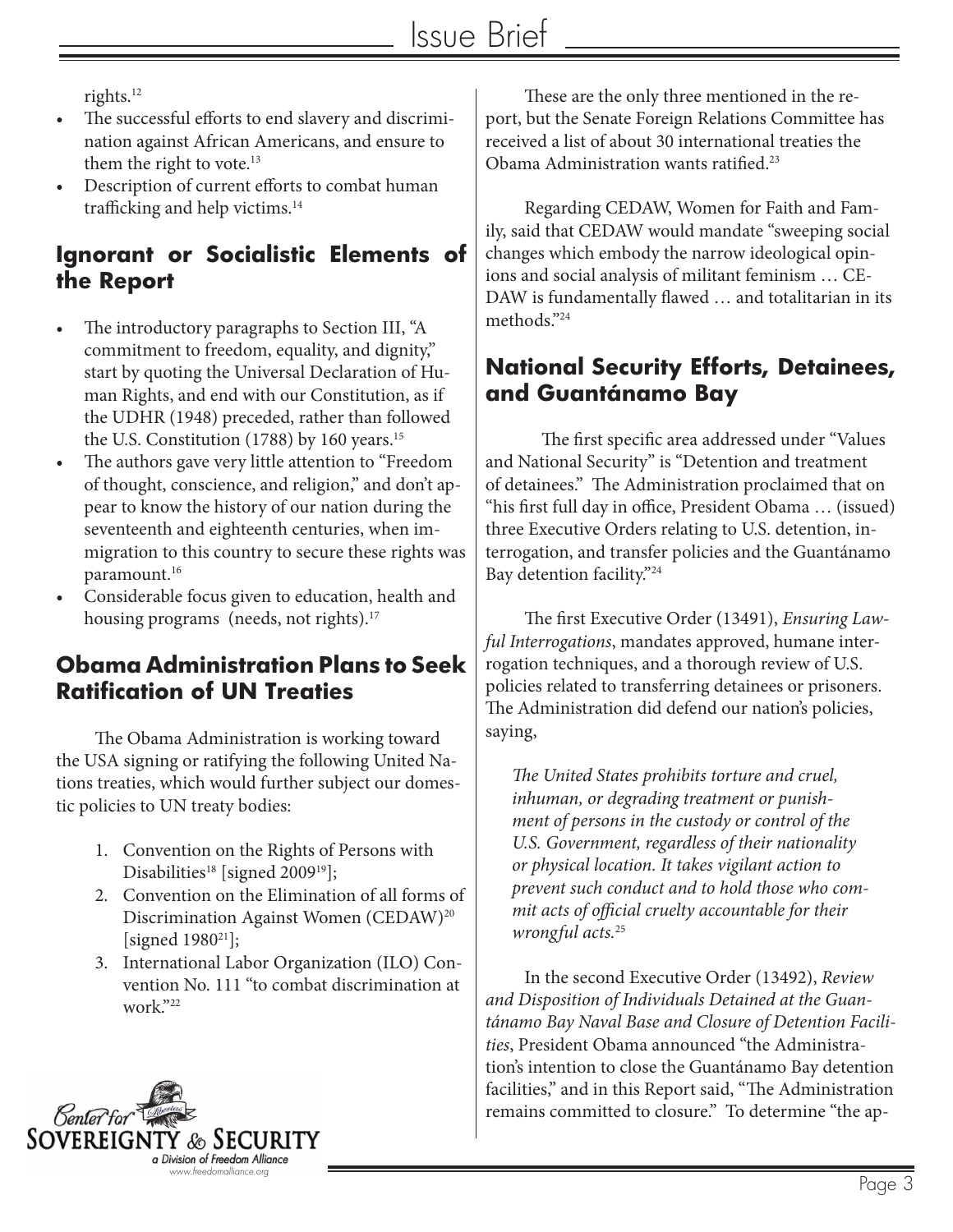propriate disposition of all detainees," he created a Task Force. The results: "Since January 2009, 38 detainees have resettled successfully in third countries, an additional 26 detainees have been repatriated, and one has been transferred to the United States for prosecution."26

The third Executive Order (13493), *Review of Detention Policy Options*, created a "Special Task Force on Detention Policy" that "has reviewed available options for the apprehension, detention, trial, transfer, release, or other disposition of individuals captured or apprehended in connection with armed conflicts and counterterrorism operations." Thankfully the President affirmed that "we have a national security interest in prosecuting terrorists, either before Article III courts or military commissions," but then "expressly acknowledged that international law informs the scope of our detention authority."27

#### **Obama Administration Inappropriately Opposes Arizona Immigration Law**

President Obama revealed a gross disregard for the sovereignty of each state by raising the issue of Arizona Law S.B. 1070, and saying the federal government has taken "court action" against Arizona, arguing that it "has the authority to set and enforce immigration law."28 When Arizona Governor Jan Brewer was alerted, she wrote to Secretary of State Clinton, saying,

*The idea of our own American government submitting the duly enacted laws of a state of the United States to 'review' by the United Nations is internationalism run amok and unconstitutional.*<sup>29</sup>

#### **Promotion of Lesbian, Gay, Bisexual and Transgender (LGBT) Behaviors**

Under the "Fairness and equality" portion that covers about 30 percent of the report, the Obama Administration focused on nine discrimination areas in the following order: persons with disabilities; LGBT; Muslim, Arab-American and South Asian Americans; women; Native Americans; and areas of work, housing, education, and law enforcement. LGBT is listed as the second top priority area of discrimination. The Administration bragged about appointing "several

LGBT individuals to senior positions in the Executive Branch"<sup>30</sup>; and then said,

*In each era of our history there tends to be a group whose experience of discrimination illustrates the continuing debate among citizens about how we can build a more fair society. In this era, one such group is LGBT Americans.* 

They went on to favorably cite: the decriminalization of sodomy; "hate crimes" laws; prohibition of "discrimination based on sexual orientation … in federal employment"; the extension of "benefits to the same-sex partners of federal employees"; support for "the pending Domestic Partnership Benefits and Obligations Act"; commitment to "repeal of the 'Don't Ask, Don't Tell' statute"; support for "passage of the Employment Non-Discrimination Act, which would prohibit discrimination in employment based on sexual orientation or gender identity"; "equal rights to marriage for LGBT Americans at the federal and state levels"; and support for "repeal of the Defense of Marriage Act."<sup>31</sup>

The Obama Administration views discrimination against those who choose to practice LGBT behaviors the same as discrimination against African Americans. It is not! The color of our skin is innate, determined by the Creator, and thus a rightful basis for non-discrimination. But immoral behaviors are a choice, and thousands of men and women who formerly struggled with same-sex attractions are now free and healed from those desires.32

It is deeply troubling that our president and his Administration are directly putting true inalienable rights, particularly freedoms of religion, speech and press, as well as the very institutions of marriage and family, in jeopardy by proclaiming LGBT rights as "human rights" and encouraging the rest of the world to do so.

# **Additional Topics Covered in Report**

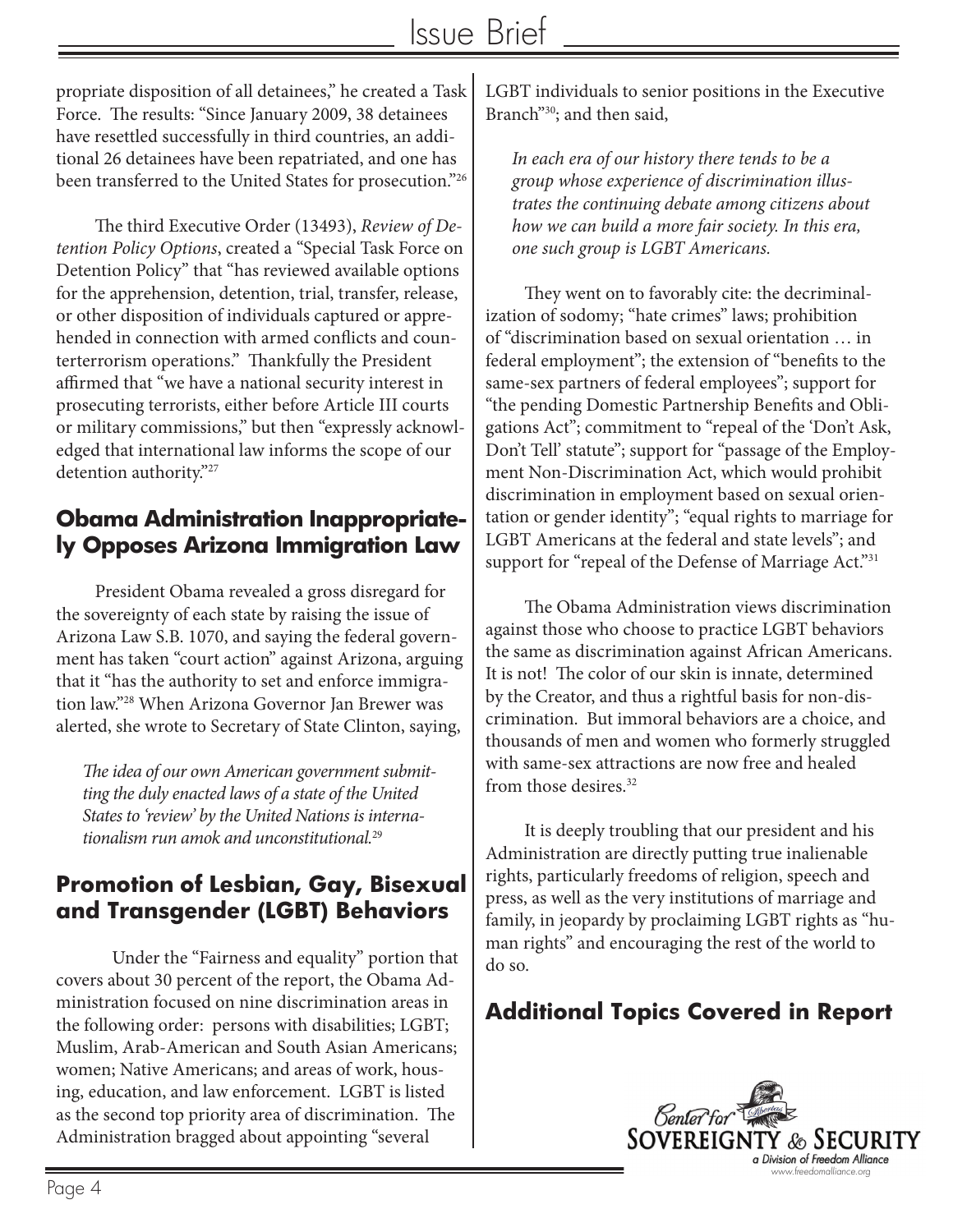There were other topics covered in the Report, including:

- Protection of privacy vs. intelligence collection and the Patriot Act<sup>33</sup>;
- Immigration challenges $34$ ;
- Protecting human dignity in law enforcement, criminal justice, incarceration and juveniles<sup>35</sup>;
- Promoting American "values" in international relations (though for the Obama Administration, using what they call "smart power" in foreign relations now includes pressuring nations to adopt pro-LGBT policies and legalize or increase access to abortion as a "reproductive right", which becomes coercive when tied to granting of foreign aide).<sup>36</sup>

It is a sad day in the history of the United States that our president and federal government feel compelled to submit our country to a quasi-judicial review of our history and human rights record in order to please other nations to whom we should not be accountable, and especially to be subjected to criticism by governments who egregiously violate the dignity, humanity and inalienable rights of their own citizens. The national sovereignty of our nation and the inalienable rights of Americans are at risk.

*Mr. Jacobson is a Visiting Fellow for the Center for Sovereignty & Security, a Division of Freedom Alliance, and is Executive Director of the Global Life Campaign (www.GlobalLifeCampaign.com).* 

\_\_\_\_\_\_\_\_\_\_\_\_\_\_\_\_\_\_\_\_\_\_\_\_\_\_\_\_\_\_\_\_\_\_\_\_\_\_\_\_

# **Concluding Comments**

1. "National report submitted in accordance with paragraph 15 (a) of the annex to Human Rights Council Resolution 5/1: United States of America," 23 August 2010. UN Doc: A/HRC/WG.6/9/USA/1

2. For a description of the Universal Periodic Review process, see prior brief, "UN Human Rights Council: The Universal Periodic Review," February 2011, written also for Freedom Alliance.

3. "Draft report of the Working Group on the Universal Periodic Review: United States of America," par. 1. UN doc. A/ HRC/WG.6/9/L.9.

4. Ibid.

5. Introduction to "Universal Periodic Review of the United States of America: National Report Submitted to the Office of the UN High Commissioner for Human Rights, August 2010." The booklet is available on web site of the Permanent Mission of the United States in Geneva: "Universal Periodic Review of the United States in Booklet Format." http://geneva.usmission.gov/category/human-rights/upr-of-the-united-states/

6. "The U.S. Universal Periodic Review: Flawed from the Start," by Brett D. Schaefer and Steven Groves, The Heritage Foundation, No. 2994, August 26, 2010. http://report.heritage.org/wm2994

7. Op.cit., "National report," pars. 1, 80.

8. Ibid., pars. 1-2, 5.

9. Ibid., par. 6.

10. "Obama Administration Submits Arizona Immigration Law to U.N. Review, Reviving Questions About U.S. Engagement With Human Rights Council," by Patrick Goodenough, *CNSNews.com*, August 31, 2010. http://www.cnsnews.com/ node/71922

11. Op.cit., "National report," par. 9.

12. Ibid., par. 9.

13. Ibid., pars. 9-10, 24-26, 29-30.